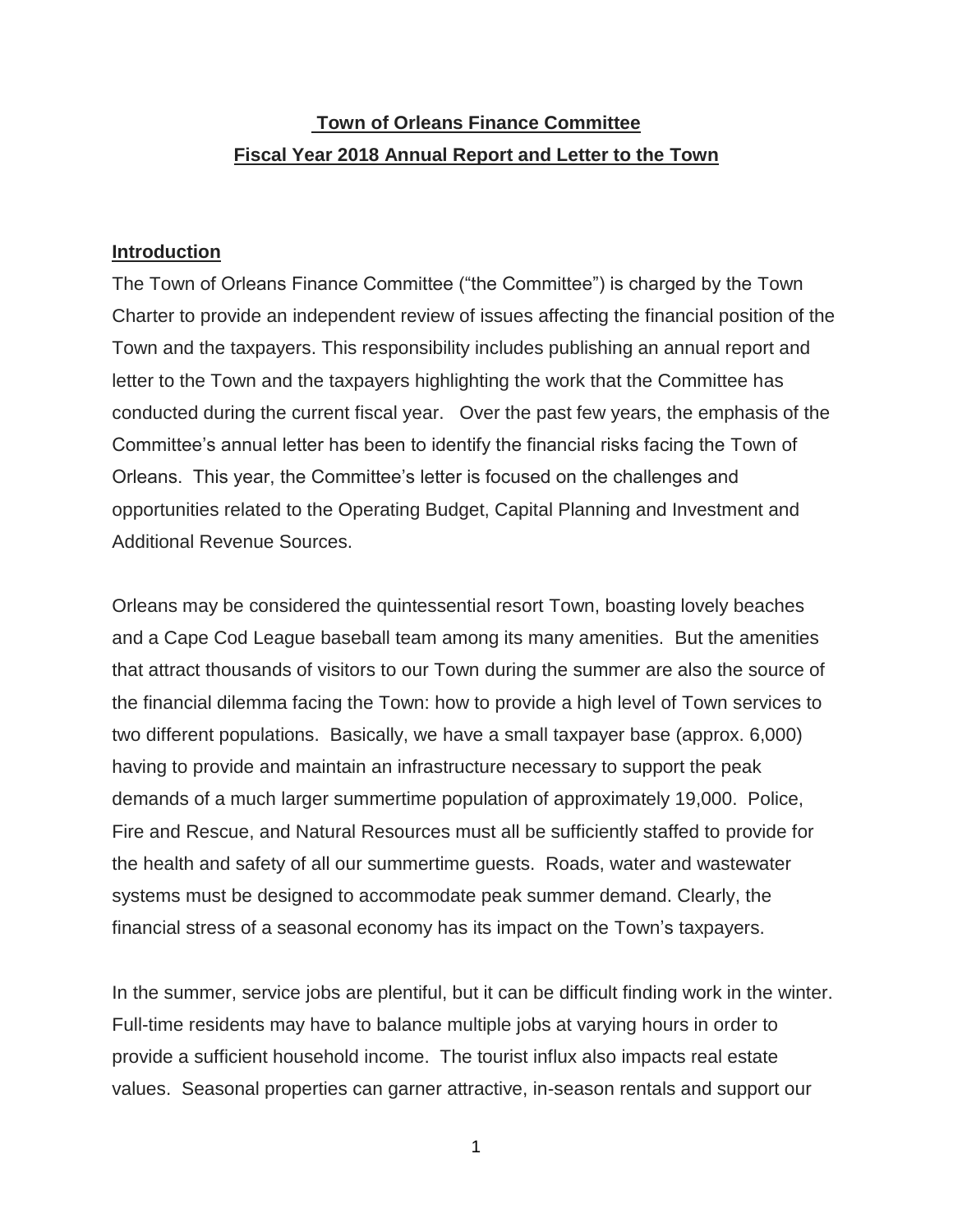residential and commercial tax base, but they can also raise housing values. Given the seasonality of employment opportunities, year round residents are hard-pressed to find affordable housing. Town employees often reside in neighboring towns, or have left Orleans for better paying jobs elsewhere. While Orleans provides excellent educational and recreational opportunities for young families, housing values can make it tough for families of moderate income to maintain a residence here.

#### **Operating Budget**

In the past, it has been the policy of the Board of Selectmen to limit spending growth with a view to maintaining a property tax rate believed to be "affordable" for the average Orleans taxpayer. This has principally been achieved through spending cuts and deferred spending. The proof-point is that Orleans continues to enjoy one of the lowest tax rates per assessed value in the Commonwealth. But such a policy has its shortcomings. This budget policy operates without regard to actual spending needs as determined by department heads and other Town officials.

The current Town budgeting format does not allow for any meaningful analysis of the actual costs of delivering individual services. Nor has there been any meaningful attempt at a zero-based budgeting process. So, on balance, while maintaining a limitation on operating fund expenditures, there is no inherent mechanism to measure the impact of this budget discipline. The Town offers a wide array of services to its taxpayers. Many of these services are of a critical nature for the well-being of its taxpayers; many others are critical for the upkeep of the Town itself. Managing the operating budget specifically oriented to the tax rate ignores the fact that cuts in the operating budget to meet that goal will sooner or later result in the denial of some of these services. And if such painful choices become necessary, there is no method available to differentiate among the various Town services to insure that critical Town services are maintained at an acceptable level.

The ancillary costs of Town government will further limit the flexibility of the operating budget. A variety of state, county, insurance and healthcare assessments increased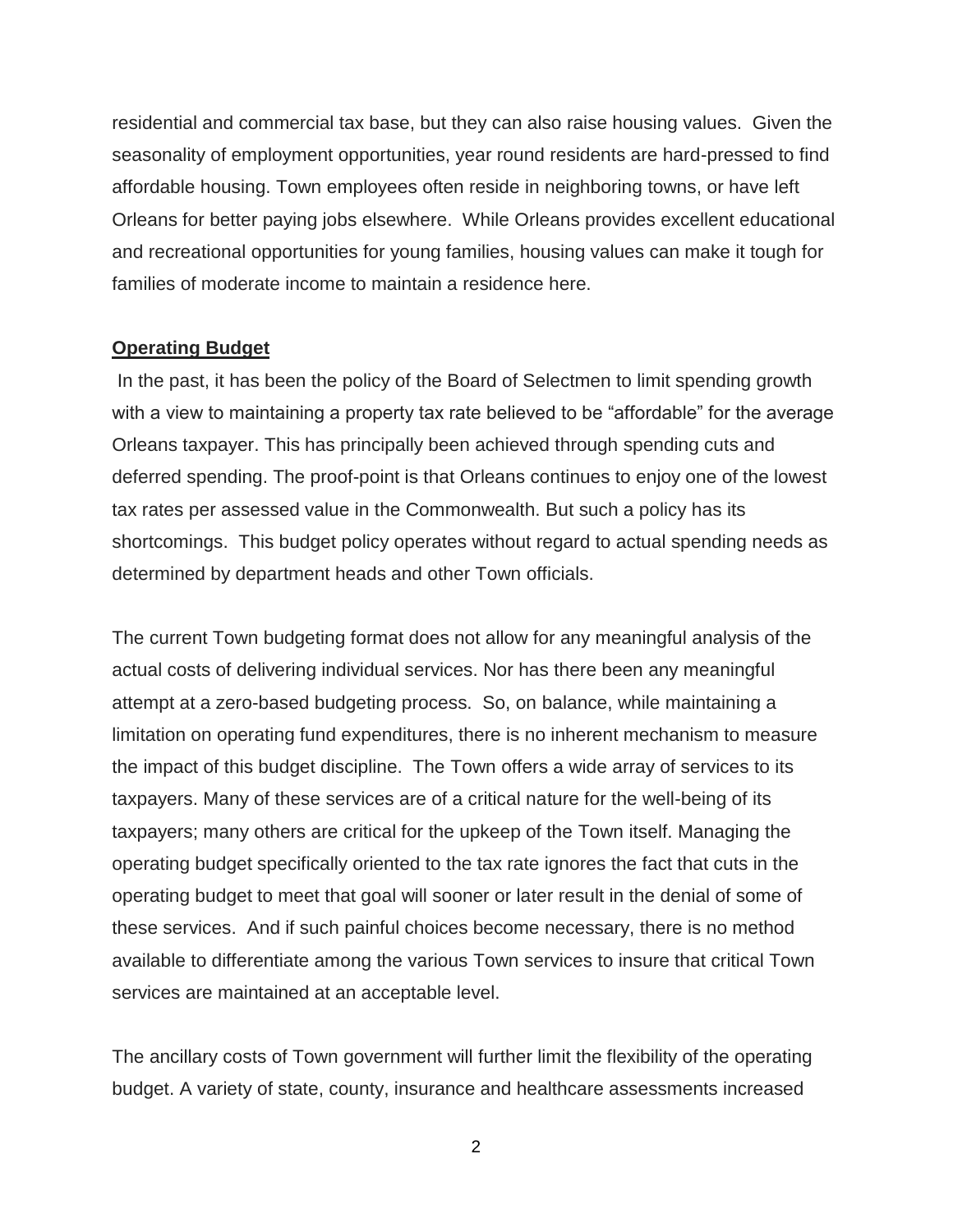from \$5.4mm in FY 2018 to \$5.7mm in FY 2019 (a 7% increase). And the expenses associated with the Town's Other Post-Employment Benefits (OPEB) liability are to be addressed in a Warrant Article, which will authorize a process to fund these anticipated costs over the next 30 years. Clearly, the demands of the operating budget on property tax revenues are many, varied and increasing.

#### **Capital Planning and Investment**

In addition to managing the day-to-day delivery of services to the Town residents, the Board of Selectmen and the Town Administration also bear the responsibility for managing the Town's infrastructure and maintaining the Town's capital assets.

In its annual letter to the Town in 2016, the Finance Committee cited the difficult and expensive challenges facing the Town in the near future. The list included the need for a new police station and DPW facility, the need to address the condition of the beaches and the problem of installing a wastewater infrastructure. Since that time, the Town's taxpayers have been responding to these challenges. The police station has been completed and the DPW facility and the downtown sewer system are under construction. So as we look back we can say that much has been done. The financing of the debt required for the police station and DPW facility was established last fall at terms very favorable to the Town and to the taxpayers, but the impact on the tax rate has not yet been felt. Much of the proposed increase in property taxes from FY'18 to FY'19, from a rate of \$6.63 to a rate of \$7.52 per thousand dollars of assessed value (an increase of 13% ) is due to a substantial increases in debt service (from \$4.3mm to \$6.9mm - a 59% gain, although Budget guidelines for departmental budgets increases are limited to 2.5%).

Clean waters are an essential element of Orleans' seaside heritage. Financing for the sewer system to restore these waters is another challenge awaiting us. It is anticipated that much of the costs of the comprehensive wastewater project can be financed with a 0% loan from the Commonwealth's State Revolving Fund, providing the taxpayers with a significant interest cost saving and further mitigating the Town's risk of rising interest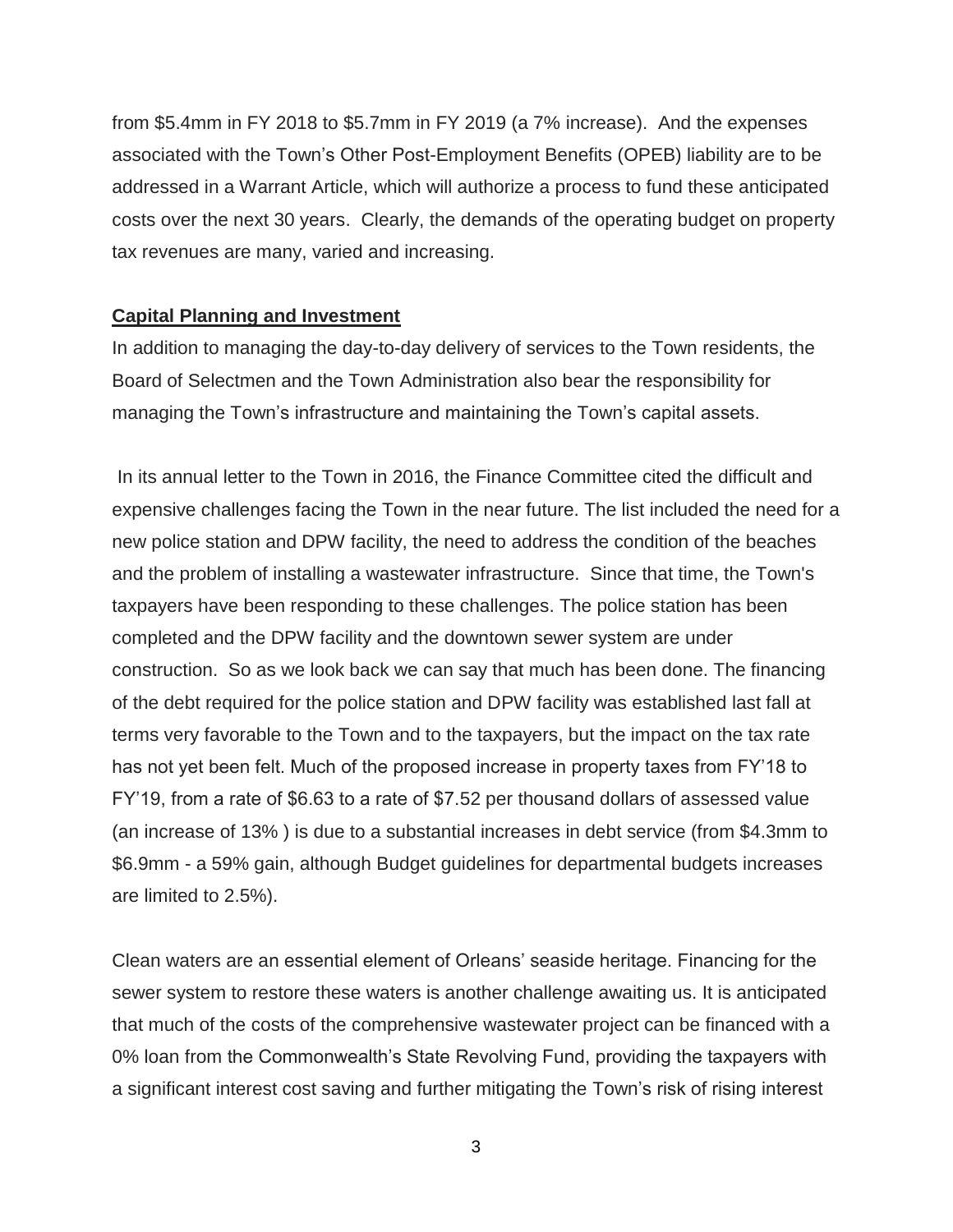rates. Never-the-less, the Comprehensive Water Resource Management Plan (CWRMP) will be a major investment in time and money. After years of delays, the taxpayers are being called on now to move this important project forward. Taxpayers at Town Meeting are being asked to take a major step and approve the funds necessary for the next phase in the CWRMP implementation.

A series of storms brought record-setting high tides which severely damaged Nauset Beach late this winter. We all mourn the loss of Liam's Snack Shack as a result of the substantial erosion those storms brought to our shores. But if nothing else, Mother Nature demonstrated the cost of doing nothing. The Town's original plan for Nauset Beach had envisioned a phased, three year program of reinforcing the back of the dunes, relocating the Administration building, and using the Hubler property for additional parking. The destructive winter storms greatly accelerated the need to protect the beach and the Selectmen initiated an emergency program to relocate the gazebo and stabilize the remaining dunes to protect the Administration Building, existing parking lot and the septic system under the parking lot. With time not in our control, it will require a continued commitment of resources to mitigate the impact of increasing high tides on our most prized asset and the foundation of the Town's economic base, just when those resources are already stretched thin. "Time and tide…" as the saying goes; it turns out we have way more tide than we have time.

### **Additional Revenue Sources**

As we prepare to meet these financing challenges, yet another challenge awaits: the need to find additional funding sources to augment Town revenue and reduce the burden on the property tax. Traditionally, the Town has relied on its property tax levy for a substantial portion of its operations. However, the scope of the costs facing the Town provides impetus for the Town to reconsider this strategy, and to identify substantial additional revenue sources net of the cost to implement them, to relieve this property tax burden.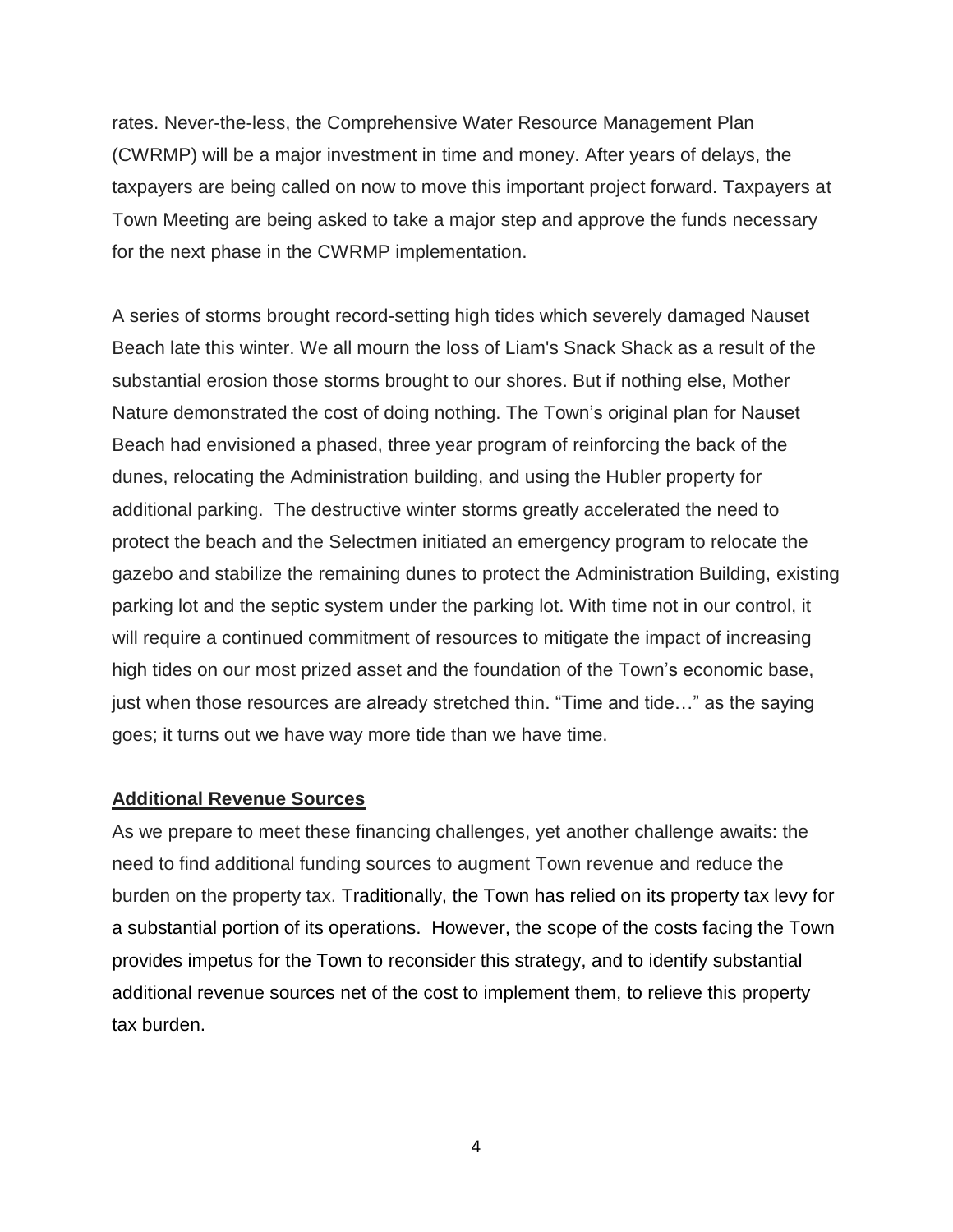Aside from the property tax, there are other tax regimes that are also available to the Town. However they are by and large not under the control of the Town and have only a limited impact on Town finances:

- 1. Vehicle Excise Tax although collected by the Town, the excise tax rate is established by the state. This tax is a function of the valuation of the vehicles registered in Orleans. (\$1,145,000 est. for FY'18)
- 2. Meals Tax the Town collects an additional 1% on meals served at local restaurants. (\$340,000 est. for FY'18)
- 3. Hotel/Motel Tax the Town currently collects 4%, with the option of increasing this to 6%. (\$234,000 est. for FY'18)
- 4. Gasoline Tax is collected by the Commonwealth, and reimbursed to the Town.
- 5. Sales tax is collected by the Commonwealth. No direct benefit to the Town.
- 6. Alcohol/tobacco taxes collected by the Commonwealth. No direct benefit to the Town.

Other state aid includes distributions for construction, reconstruction or improvements to Town roads and bikeways and distributions from the sale of lottery tickets, which are intended for educational purposes.

Enacting additional taxes is the purview of the Massachusetts legislature. A tax on short-term rentals of private residences has been much discussed and has the potential to raise significant revenue for the Town. The State Legislature is currently considering a number of bills to implement such a tax. It is hoped that such legislation is enacted shortly.

One additional tax that has been enacted and is available to the Town is a tax on retail marijuana sales. Brewster, in a recent special Town meeting, approved the licensing of retail marijuana establishments and can collect up to a 3% impact fee, in addition to a 3% tax on retail sales, all of which will go into their general fund to reduce taxes. While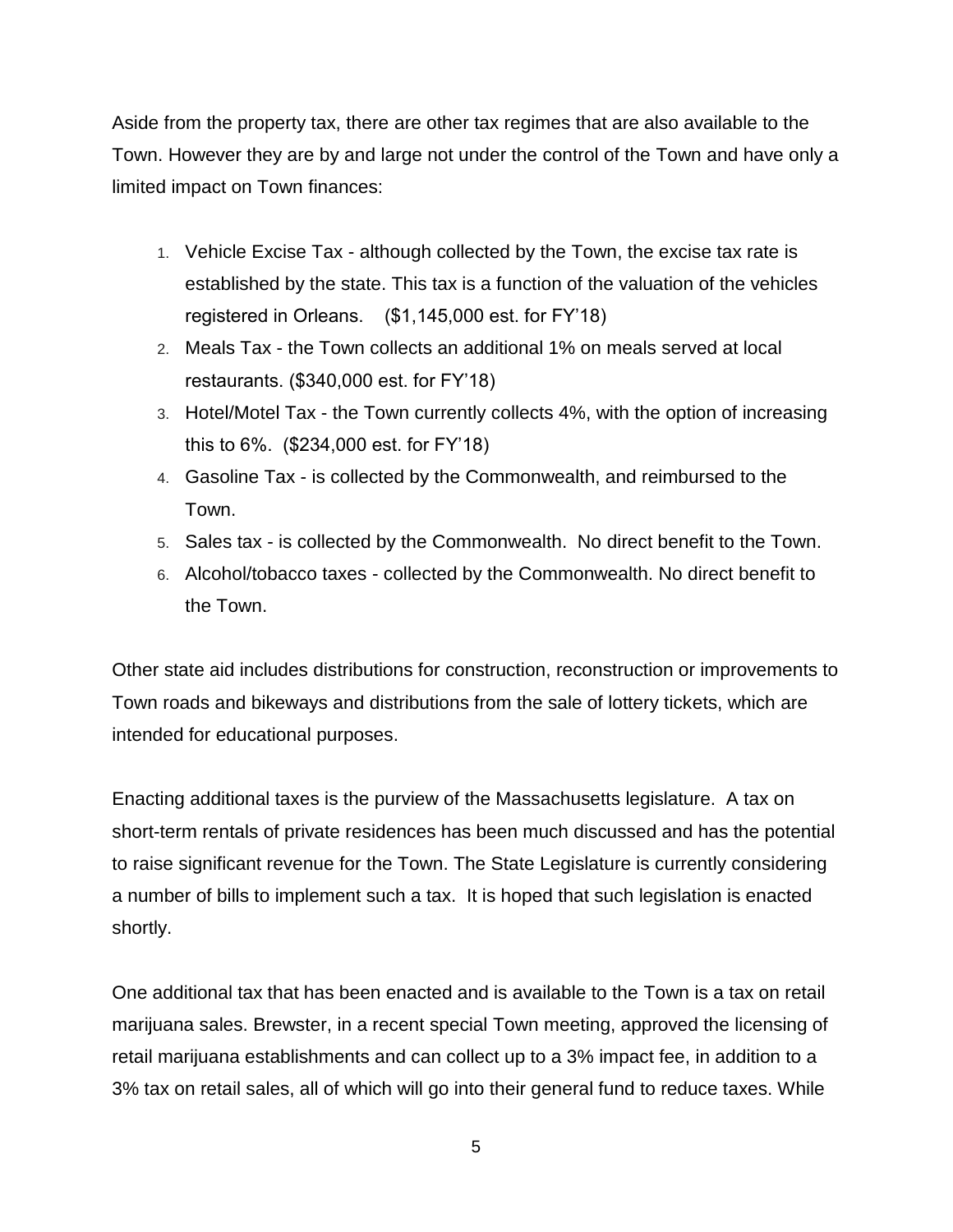an emotionally charged issue, this revenue source could be significant and Orleans should consider the financial impact related to permitting such establishments.

User fees are an additional source of Town operating fund revenues. While nonresident parking fees at Nauset and Skaket beaches provide a substantial revenue stream, estimated at slightly more than \$1,250,000 for FY'18, as currently established they do not cover the beach operating costs, leaving a deficit that could run as high as \$300,000 for this fiscal year, a deficit that is subsidized with property tax revenues. The loss of rental payments from Liam's will only increase that deficit. Either by instituting resident parking fees or raising non-resident fees, the beaches should be positioned to operate as a self-sustaining enterprise.

The Transfer Station is a similar enterprise. Although the current policy is to fund 80% of operations from fees, increases in the cost of waste hauling and a decline in recycling revenues have impeded the implementation of this policy. But for FY '19, even if that level of funding is achievable, the operations at the Transfer Station will produce a shortfall of nearly \$140,000, which, again, is subsidized with property tax revenues. Either by increasing fees or switching to a "pay as you throw" system, the Transfer Station should generate revenues to at least cover its direct costs of operation.

The Town also has a whole menu of 368 user fees, under the jurisdiction of 15 different Town boards, agencies and commissions. Fees under the jurisdiction of the Board of Selectmen (86) are limited to an annual 5% cap, unless otherwise approved by Town Meeting. There needs to be a comprehensive policy to assess user fees to insure that they are kept current and consider the cost of the services provided.

As another area of potential opportunity for additional financial support of the Town, the Finance Committee would encourage the Selectmen to work with the Town Administrator to establish an effective grant pursuit protocol to be followed by all Departments as appropriate, including regular reporting on pursuit efforts and results. Last year's Revenue Committee identified millions of dollars of state and federal grant